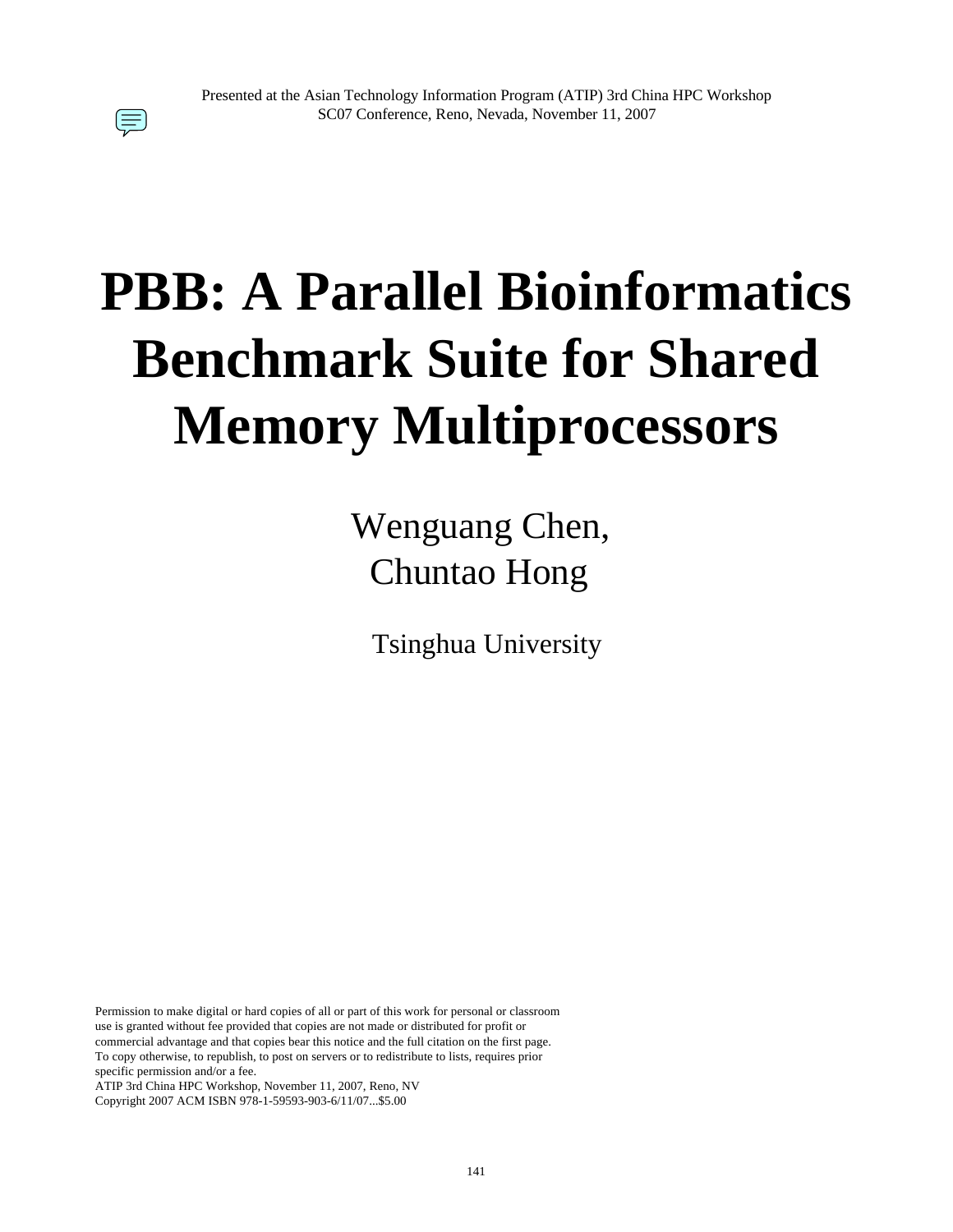## PBB: A Parallel Bioinformatics Benchmark Suite for Shared Memory Multiprocessors

CHEN Wenguang HPC Inst., CS Dept., Tsinghua University

## **Outlines**

- Motivation
- Benchmark selection & construction
- Benchmark characteristics
- Performance results
- Conclusions, Q&A

## **Motivation**

- Wide use of bioinformatics applications
- The trend of multi-core **=> There should be a parallel bioinformatics benchmark**
- SPEC CPU2000 may not match the characteristics of bioinformatics workloads well
- Existing bioinformatics benchmarks are not satisfactory
	- **=> We need a new one**

#### Existing Bioinformatics Benchmarks:

#### BioBench:

- . does not cover some important domains
- ! no parallel program

#### BioPerf:

. includes only one parallel benchmark

#### BioParallel:

our previous work, includes 5 parallel applications

#### PBB benchmark suite:

#### Being more complete

7 applications covering 7 of the most important domains of bioinformatics

Keeping pace with the changing world all the applications are parallelized

## Benchmark Selection & **Construction**

- 1. Identify the most important application domains
- 2. Choose representative applications for each domain

most popular, most advanced

3. Benchmark optimization & parallelization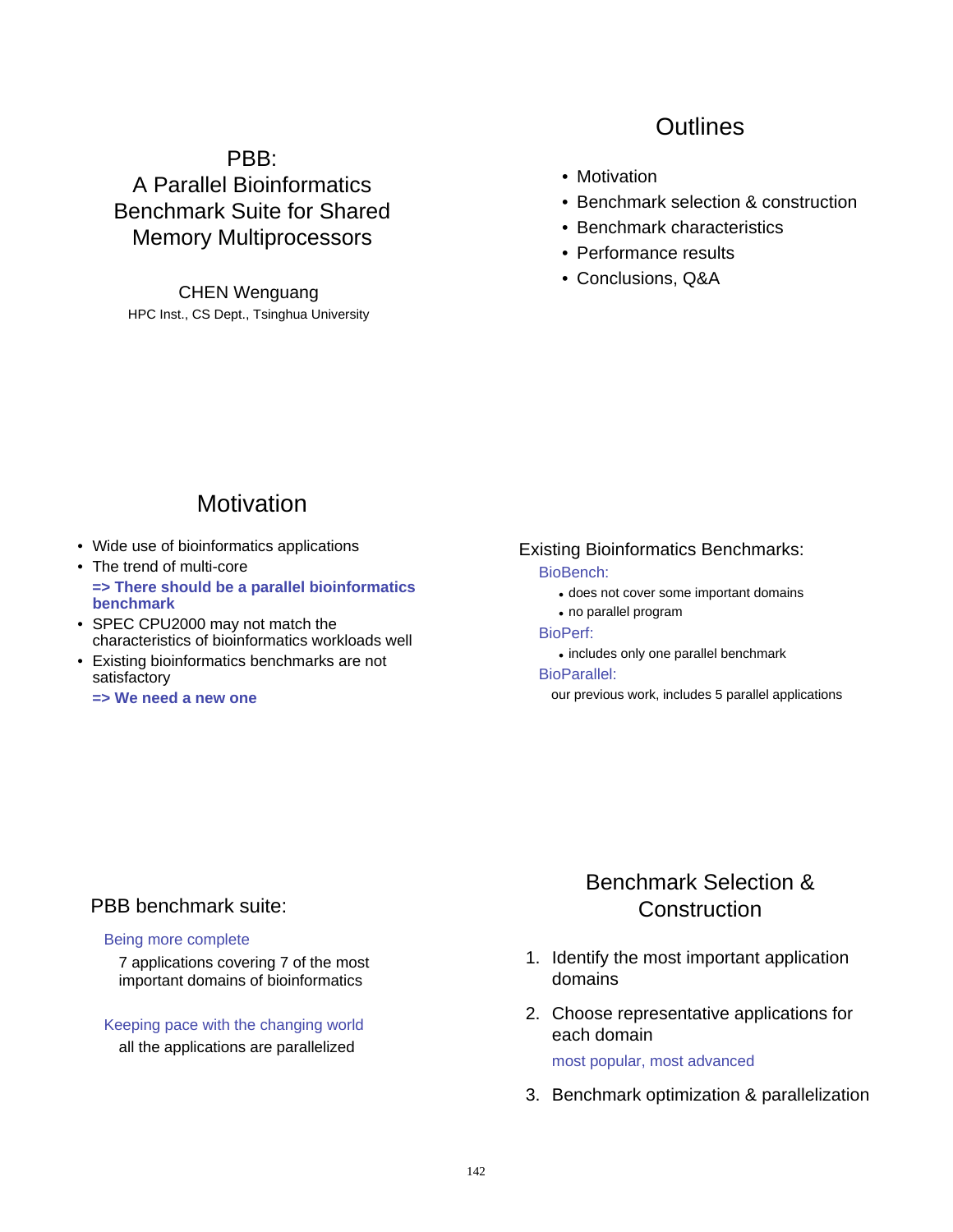#### The 7 applications:

- 1. Pairwise sequence alignment: BLAST-P
- 2. Global alignment: PLSA
- 3. Multiple sequences alignment: MUSCLE
- 4. Protein 3D structure prediction: Rosetta
- 5. Phylogenetic tree reconstruction: SEMPHY
- 6. Gene regulatory network learning: ModuleNet
- 7. Pattern study of Single Nucleotide Polymorphisms: **SNP**

## Benchmark Characteristics

#### Systems Used:

|                      | RefSvs       | OP001           | <b>DC001</b>    | Hydra           | <b>Osprey</b> | Unisys-Es700                       |
|----------------------|--------------|-----------------|-----------------|-----------------|---------------|------------------------------------|
| CPU Name             | PIII Xeon    | <b>XEON</b>     | Dual-Core Xeon  | Itanium 2       | Itanium 2     | <b>XEON</b>                        |
| CPU Freq.            | 700MHz       | $2.8\text{GHz}$ | $3.2\text{GHz}$ | $1.3\text{GHz}$ | 1.5GHz        | $3.0$ GH <sub><math>2</math></sub> |
| L1 D-cache           | $16KB$ 4-way | SKB 4-way       | 16KB 8-way      | 16KB            | 16KB          | 8KB                                |
| L <sub>2</sub> Cache | 1MB 8-way    | 512KB 8-way     | 4MB 8-way       | 256KB           | 256KB         | 512KB                              |
| L3 Cache             |              | 2MB 8-way       |                 | 3MB             | 6MB           | 4MB                                |
| L4 Cache             |              |                 |                 |                 |               | 32MB                               |
| $#$ of Chips         |              |                 |                 |                 |               | 16                                 |
| HT Support           | N            |                 |                 | N               | N             |                                    |
| Interconnect         | <b>FSB</b>   | FSB             | <b>FSB</b>      | <b>FSB</b>      | FSB           | FSB and Crossbar                   |
| Memory               | 1GB          | 4GB             | 4GB             | 4GB             | 16GB          | <b>SGB</b>                         |

Workload analysis is performed on QP001



#### Instruction profile:



#### FSB bandwidth utilization



## Performance Results

#### Benchmark scores:

$$
PBB\_Score = \sqrt[6]{\prod_{1 \le i \le 6} \frac{r_i}{m_i}} \times 100
$$

 $r_i$ : time used to run application i on the reference system

 $m<sub>i</sub>$ : time used to run application i on the tested system

Rosetta is excluded for it produces random results